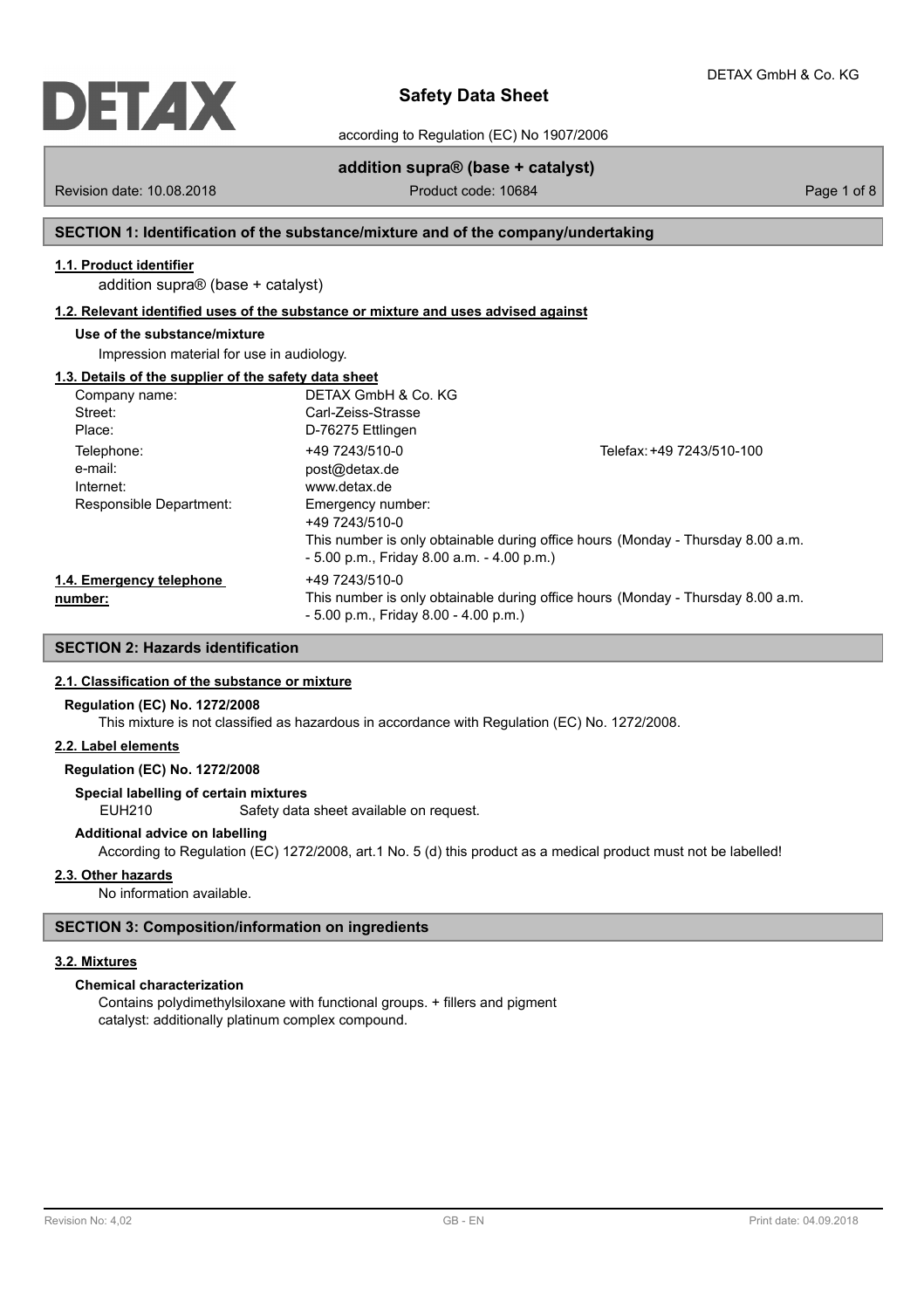

according to Regulation (EC) No 1907/2006

# **addition supra® (base + catalyst)**

Revision date: 10.08.2018 **Product code: 10684** Page 2 of 8

### **Hazardous components**

| <b>CAS No</b> | Chemical name                                             |                                                                 |                  |            |  |
|---------------|-----------------------------------------------------------|-----------------------------------------------------------------|------------------|------------|--|
|               | EC No                                                     | Index No                                                        | <b>REACH No</b>  |            |  |
|               |                                                           | Classification according to Regulation (EC) No. 1272/2008 [CLP] |                  |            |  |
| 14464-46-1    | cristobalite flour                                        |                                                                 |                  | $35 - 40%$ |  |
|               | 238-455-4                                                 |                                                                 |                  |            |  |
|               | STOT RE 1; H372                                           |                                                                 |                  |            |  |
| 8042-47-5     | paraffin oil                                              |                                                                 |                  | $5 - 10%$  |  |
|               | 232-455-8                                                 |                                                                 | 01-2119487078-27 |            |  |
|               | Asp. Tox. 1; H304                                         |                                                                 |                  |            |  |
| 540-97-6      | Dodecaemthylcyclohexasiloxane                             | < 0.5 %                                                         |                  |            |  |
|               | 208-762-8                                                 |                                                                 | 01-2119517435-42 |            |  |
| 541-02-6      | Decamethylcyclopentasiloxane                              |                                                                 |                  | < 0.5 %    |  |
|               | 208-764-9                                                 |                                                                 | 01-2119511367-43 |            |  |
| 556-67-2      | octamethylcyclotetrasiloxane                              |                                                                 |                  |            |  |
|               | 209-136-7                                                 | 014-018-00-1                                                    | 01-2119529238-36 |            |  |
|               | Flam. Liq. 3, Repr. 2, Aquatic Chronic 4; H226 H361f H413 |                                                                 |                  |            |  |

Full text of H and EUH statements: see section 16.

## **SECTION 4: First aid measures**

# **4.1. Description of first aid measures**

## **General information**

First aider: Pay attention to self-protection! Remove affected person from the danger area and lay down.

#### **After inhalation**

Provide fresh air.

## **After contact with skin**

Remove product mechanically with cloth or paper. Wash with plenty of water and soap. In case of visible changes on the skin or complaints, seek medical advice (if possible have label or safety data sheet with you).

### **After contact with eyes**

Rinse immediately carefully and thoroughly with eye-bath or water.

#### **After ingestion**

Rinse mouth immediately and drink plenty of water. Let water be drunken in little sips ( dilution effect). Do not induce vomiting. If you feel unwell, seek medical advice.

### **4.2. Most important symptoms and effects, both acute and delayed**

No information available.

## **4.3. Indication of any immediate medical attention and special treatment needed**

Treat symptomatically.

### **SECTION 5: Firefighting measures**

### **5.1. Extinguishing media**

### **Suitable extinguishing media**

Co-ordinate fire-fighting measures to the fire surroundings.

### **5.2. Special hazards arising from the substance or mixture**

Non-flammable. Vapours can form explosive mixtures with air.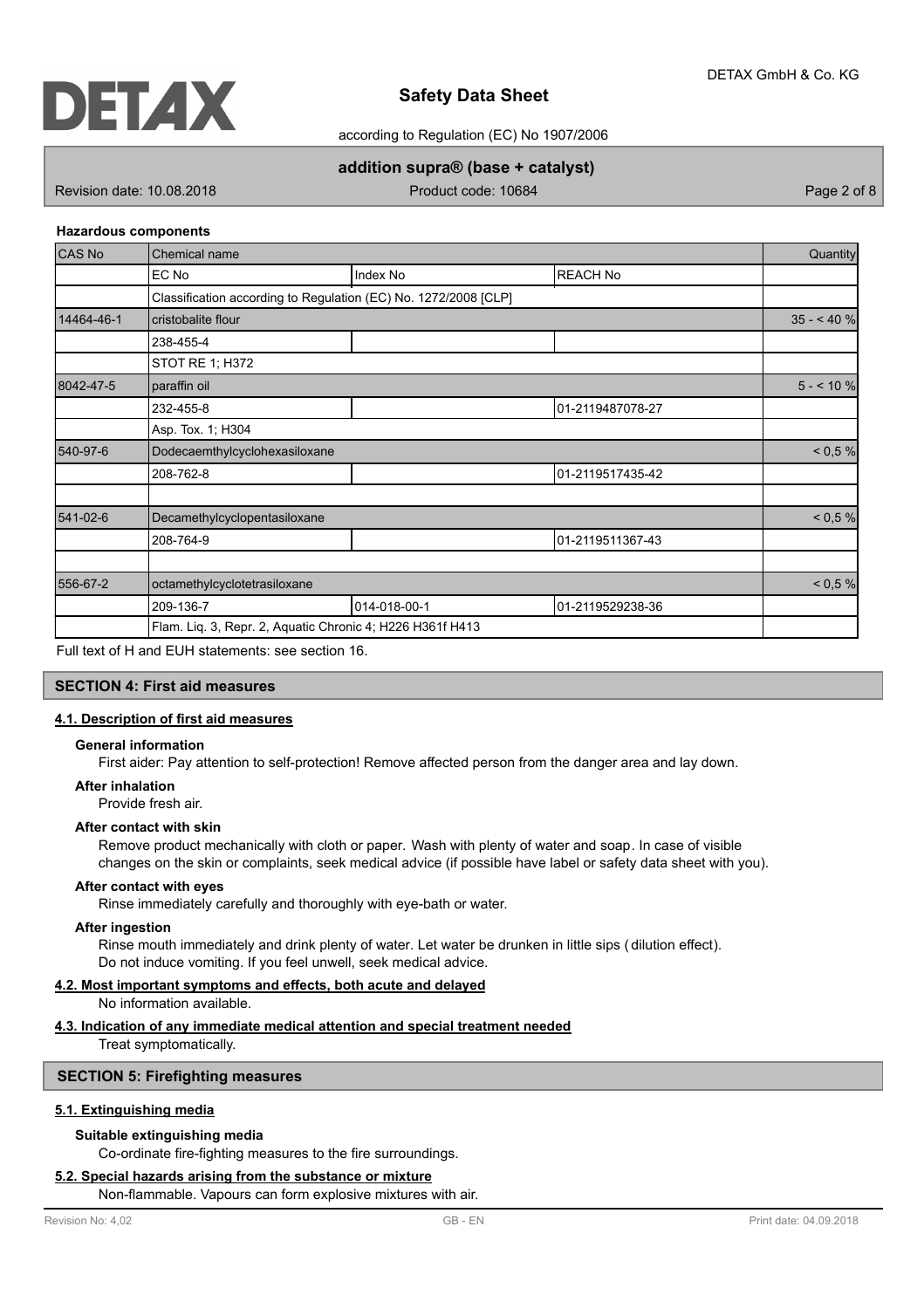

according to Regulation (EC) No 1907/2006

## **addition supra® (base + catalyst)**

Revision date: 10.08.2018 **Product code: 10684** Product code: 10684

### **5.3. Advice for firefighters**

In case of fire: Wear self-contained breathing apparatus.

### **Additional information**

Use water spray jet to protect personnel and to cool endangered containers. Collect contaminated fire extinguishing water separately. Do not allow entering drains or surface water.

## **SECTION 6: Accidental release measures**

# **6.1. Personal precautions, protective equipment and emergency procedures**

Use personal protection equipment.

#### **6.2. Environmental precautions**

Do not allow to enter into surface water or drains.

### **6.3. Methods and material for containment and cleaning up**

Absorb with liquid-binding material (e.g. sand, diatomaceous earth, acid- or universal binding agents). Treat the recovered material as prescribed in the section on waste disposal.

### **6.4. Reference to other sections**

Safe handling: see section 7 Personal protection equipment: see section 8 Disposal: see section 13

## **SECTION 7: Handling and storage**

### **7.1. Precautions for safe handling**

### **Advice on safe handling**

No special measures are necessary.

#### **Advice on protection against fire and explosion**

No special fire protection measures are necessary.

#### **7.2. Conditions for safe storage, including any incompatibilities**

Keep container tightly closed. **Requirements for storage rooms and vessels**

### **Advice on storage compatibility**

Do not store with acids, lyes, alcohols, metallic powders and metallic oxides (release of hydrogen is favoured).

### **Further information on storage conditions**

Keep only in the original container in a cool, dry and well-ventilated place, away from foodstuffs.

## **7.3. Specific end use(s)**

Ear impression material. For use by trained specialist staff.

### **SECTION 8: Exposure controls/personal protection**

### **8.1. Control parameters**

## **8.2. Exposure controls**

## **Protective and hygiene measures**

Take off contaminated clothing. Wash hands before breaks and after work. When using do not eat or drink.

## **Eye/face protection**

Wear eye/face protection.

### **Hand protection**

When handling with chemical substances, protective gloves must be worn with the CE-label including the four control digits. The quality of the protective gloves resistant to chemicals must be chosen as a function of the specific working place concentration and quantity of hazardous substances. For special purposes, it is recommended to check the resistance to chemicals of the protective gloves mentioned above together with the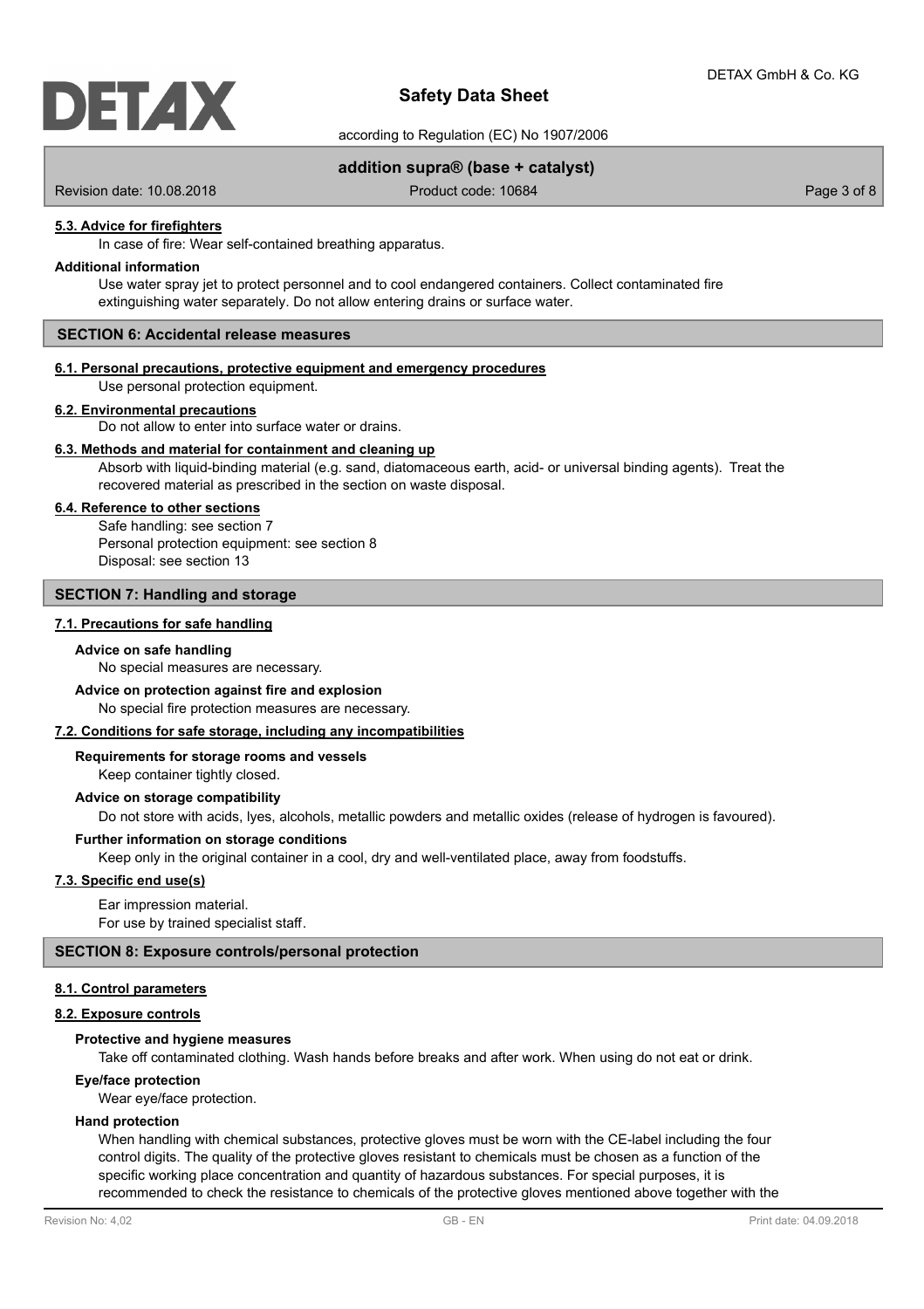according to Regulation (EC) No 1907/2006

# **addition supra® (base + catalyst)**

Revision date: 10.08.2018 **Product code: 10684** Product code: 10684

supplier of these gloves. Suitable are gloves of the following material: NBR (Nitrile rubber)

### **Skin protection**

Wear suitable protective clothing.

# **Respiratory protection**

In case of inadequate ventilation wear respiratory protection.

# **SECTION 9: Physical and chemical properties**

Physical state: Paste

### **9.1. Information on basic physical and chemical properties**

| Colour:<br>Odour:                              | base: pink, catalyst: white<br>characteristic |                                  |
|------------------------------------------------|-----------------------------------------------|----------------------------------|
|                                                |                                               | <b>Test method</b>               |
| pH-Value:                                      | not determined                                |                                  |
| Changes in the physical state                  |                                               |                                  |
| Melting point:                                 | not determined                                |                                  |
| Initial boiling point and boiling range:       | not determined                                |                                  |
| Flash point:                                   |                                               | >100 °C DIN 51755                |
| <b>Flammability</b>                            |                                               |                                  |
| Solid:                                         | not applicable                                |                                  |
| Gas:                                           | not applicable                                |                                  |
| Lower explosion limits:                        | not determined                                |                                  |
| Upper explosion limits:                        | not determined                                |                                  |
| Ignition temperature:                          |                                               | >400 °C DIN 51794                |
| <b>Auto-ignition temperature</b>               |                                               |                                  |
| Solid:                                         | not applicable                                |                                  |
| Gas:                                           | not applicable                                |                                  |
| Decomposition temperature:                     | $>180$ °C                                     |                                  |
| <b>Oxidizing properties</b><br>Not oxidizing.  |                                               |                                  |
| Vapour pressure:<br>(at 20 $°C$ )              | $<$ 10 hPa                                    |                                  |
| Density (at 20 °C):                            |                                               | 1,20 g/cm <sup>3</sup> DIN 51757 |
| Water solubility:                              | insoluble                                     |                                  |
| Solubility in other solvents<br>not determined |                                               |                                  |
| Partition coefficient:                         | not determined                                |                                  |
| Viscosity / dynamic:<br>(at 23 $^{\circ}$ C)   |                                               | 140000 mPa·s BROOKFIELD          |
| Vapour density:                                | not determined                                |                                  |
| Evaporation rate:                              | not determined                                |                                  |
| 9.2. Other information                         |                                               |                                  |
| Solid content:                                 | not determined                                |                                  |

# **SECTION 10: Stability and reactivity**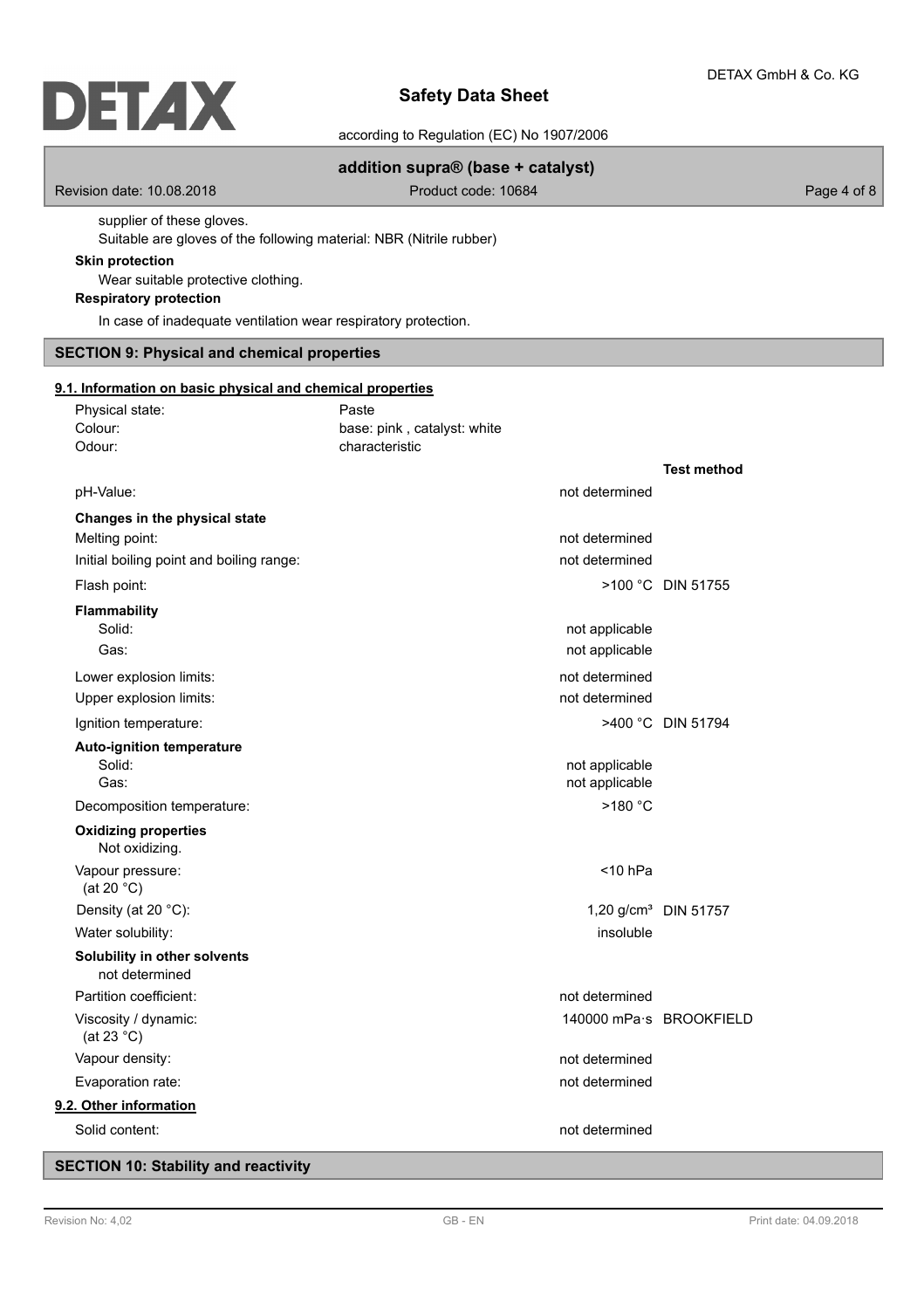

according to Regulation (EC) No 1907/2006

## **addition supra® (base + catalyst)**

Revision date: 10.08.2018 **Product code: 10684** Product code: 10684

## **10.1. Reactivity**

No hazardous reaction when handled and stored according to provisions.

# **10.2. Chemical stability**

The product is stable under storage at normal ambient temperatures.

## **10.3. Possibility of hazardous reactions**

Reacts with : Acids, alkalis, alcohols, powdered metals or metal oxides with release of hydrogen.

#### **10.4. Conditions to avoid**

Temperatures > 150°C/ 302 °F.

## **10.5. Incompatible materials**

No information available.

# **10.6. Hazardous decomposition products**

In case of thermic decomposition hydrogen is released. At a temperature of approx.  $150^{\circ}$ C/  $302^{\circ}$ F a small amount of formaldehyde can be released by oxidative degradation.

## **SECTION 11: Toxicological information**

### **11.1. Information on toxicological effects**

## **Acute toxicity**

Based on available data, the classification criteria are not met. For the product itself no toxicological data are available. In products with a comparable composition, a LD50 (orally, species rat) of > 5000 mg/kg has been found.

| CAS No    | Chemical name                 |               |           |         |               |                 |
|-----------|-------------------------------|---------------|-----------|---------|---------------|-----------------|
|           | Exposure route                | Dose          |           | Species | Source        | Method          |
| 8042-47-5 | paraffin oil                  |               |           |         |               |                 |
|           | oral                          | LD50<br>mg/kg | >5000     | Rat     | OECD          |                 |
|           | dermal                        | LD50<br>mg/kg | >2000     | Rabbit  | <b>OECD</b>   |                 |
| 540-97-6  | Dodecaemthylcyclohexasiloxane |               |           |         |               |                 |
|           | oral                          | LD50<br>mg/kg | 2000      | Rat     |               |                 |
|           | dermal                        | LD50<br>mg/kg | 2000      | Rat     |               |                 |
| 541-02-6  | Decamethylcyclopentasiloxane  |               |           |         |               |                 |
|           | oral                          | LD50<br>mg/kg | >24100    | Rat     | <b>GESTIS</b> |                 |
|           | dermal                        | LD50<br>mg/kg | >2000     | Rabbit  |               | <b>OECD 402</b> |
|           | inhalation (4 h) vapour       | LC50          | 8,67 mg/l | Rat     |               | OECD 403        |
| 556-67-2  | octamethylcyclotetrasiloxane  |               |           |         |               |                 |
|           | oral                          | LD50<br>mg/kg | 4800      | Rat     |               | <b>OECD 401</b> |
|           | dermal                        | LD50<br>mg/kg | >2400     | Rabbit  |               | <b>OECD 402</b> |
|           | inhalation (4 h) vapour       | LC50          | 36 mg/l   | Rat     | <b>GESTIS</b> | OECD 403        |

### **Irritation and corrosivity**

Based on available data, the classification criteria are not met.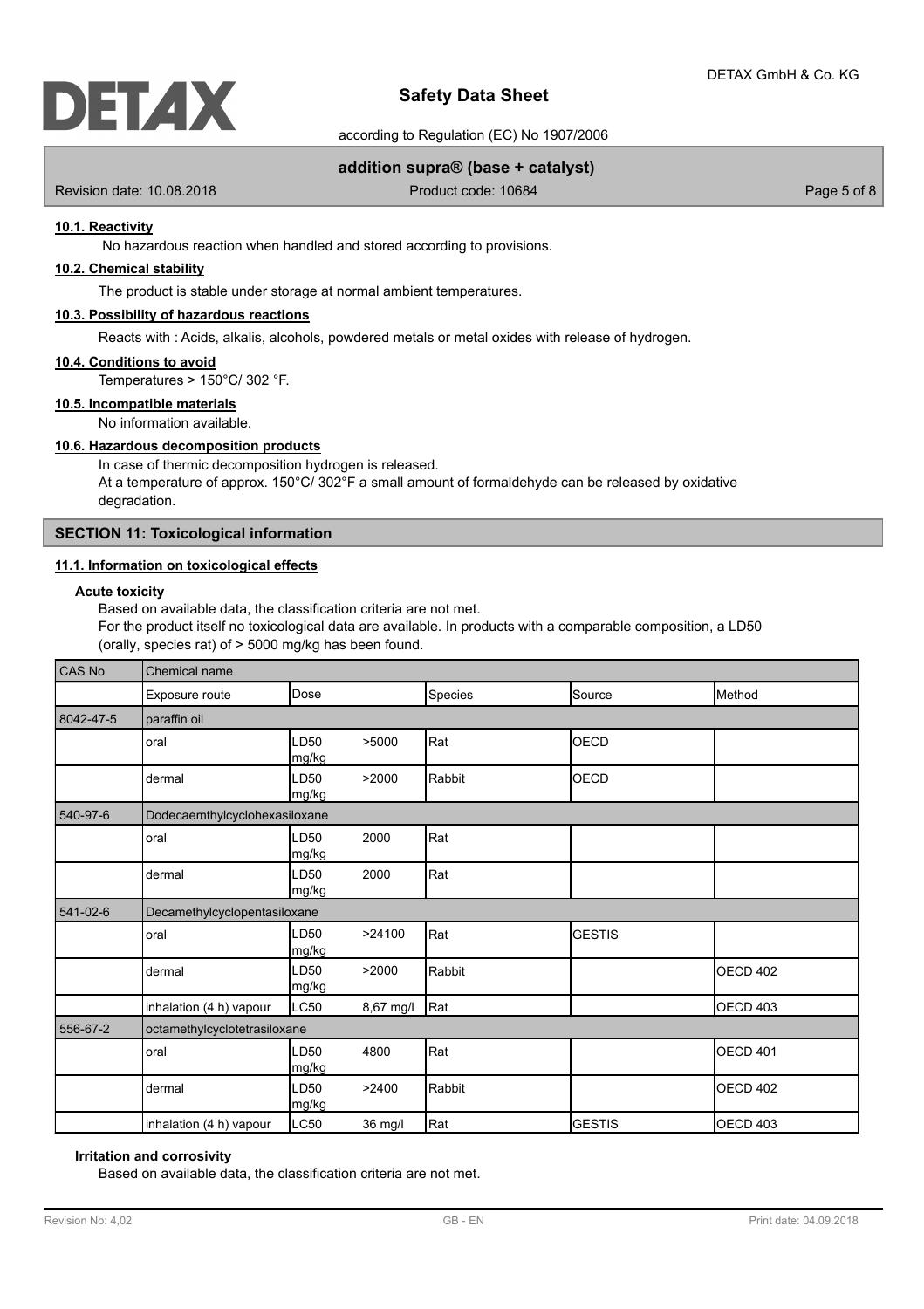

according to Regulation (EC) No 1907/2006

## **addition supra® (base + catalyst)**

Revision date: 10.08.2018 **Product code: 10684** Product code: 10684

## **Sensitising effects**

Based on available data, the classification criteria are not met.

### **Carcinogenic/mutagenic/toxic effects for reproduction**

Based on available data, the classification criteria are not met.

### **STOT-single exposure**

Based on available data, the classification criteria are not met.

Due to physical form (paste) classification with H372 is not appropriate. An inhalation of the product is not possible.

EC regulation 1272/2008 annex 1, section 1.1.1.5: "For the purpose of classification of health hazards (part 3), the route of exposure, information on mechanisms and metabolism studies are useful for determining the relevance of effects in humans. If this information raises doubts as to their relevance in humans, in spite of the indisputable data legitimacy and quality, a lower classification may be justified. When there is scientific evidence that the mechanism or mode of action is not relevant to humans, the substance or mixture should not be classified."

### **STOT-repeated exposure**

Based on available data, the classification criteria are not met.

#### **Aspiration hazard**

Based on available data, the classification criteria are not met.

#### **Additional information on tests**

This mixture is classified as not hazardous according to regulation (EC) 1272/2008 [CLP].

### **SECTION 12: Ecological information**

### **12.1. Toxicity**

The product is not: Ecotoxic.

| <b>CAS No</b> | l Chemical name     |                              |                                      |             |                 |  |
|---------------|---------------------|------------------------------|--------------------------------------|-------------|-----------------|--|
|               | Aquatic toxicity    | Dose                         | $\lfloor$ [h] $\lfloor$ [d] Species  | Source      | <b>I</b> Method |  |
| 8042-47-5     | paraffin oil        |                              |                                      |             |                 |  |
|               | Acute fish toxicity | <b>LC50</b><br>>1000<br>mg/l | 96 h Leuciscus idus<br>(qolden orfe) | <b>OECD</b> |                 |  |

## **12.2. Persistence and degradability**

The product has not been tested.

| <b>CAS No</b> | <b>IChemical name</b>                                  |              |    |        |
|---------------|--------------------------------------------------------|--------------|----|--------|
|               | Method                                                 | <b>Value</b> |    | Source |
|               | <b>IEvaluation</b>                                     |              |    |        |
| 556-67-2      | octamethylcyclotetrasiloxane                           |              |    |        |
|               |                                                        | 3,7%         | 29 |        |
|               | Not readily biodegradable (according to OECD criteria) |              |    |        |

### **12.3. Bioaccumulative potential**

The product has not been tested.

#### **12.4. Mobility in soil**

The product has not been tested.

### **12.5. Results of PBT and vPvB assessment**

Dodecamethylcyclohexasiloxane (D6) fulfills the current criteria set forth under Annex XIII of the EU REACH Regulation for very persistent and very bioaccumulative substances (vPvB) and was included in the candidate list of substances of very high concern (SVHC). According to our knowledge of the state of the art, however, D6 cannot be compared with known persistent, bioaccumulative and toxic (PBT) and/or vPvB substances. The interpretation of the available data by the silicone industry reveals that scientific evidence obtained from field tests essentially points out that D6 does not lead to biomagnification in aquatic and terrestrial food chains. In air, D6 is decomposed by naturally occurring processes in the atmosphere. D-residues which do not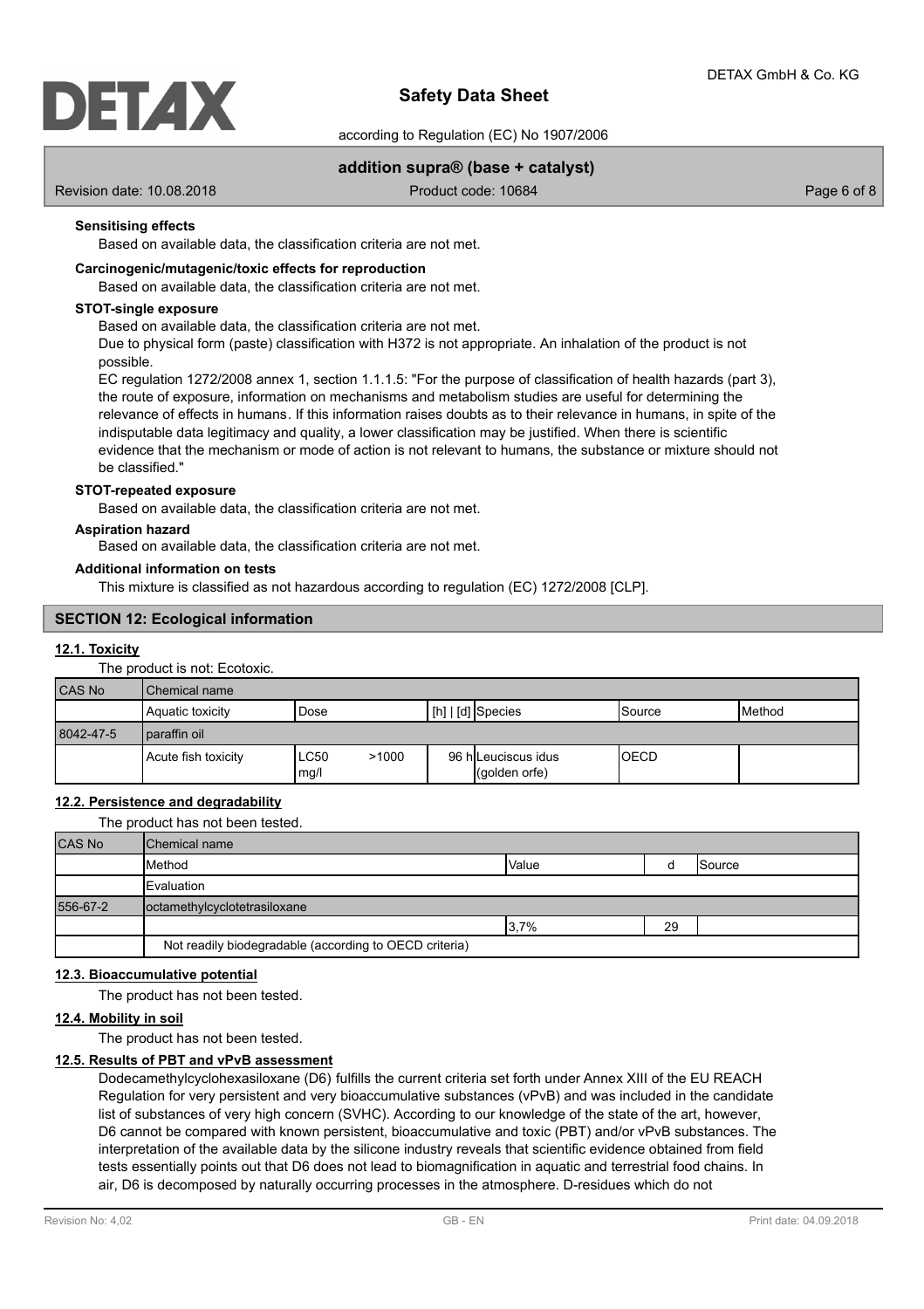

according to Regulation (EC) No 1907/2006

# **addition supra® (base + catalyst)**

Revision date: 10.08.2018 Product code: 10684 Product code: 10684

decompose in this way in the air are not expected to accumulate from the air in water, the soil or living organisms.

Decamethylcyclopentasiloxane (D5) fulfills the current criteria set forth under Annex XIII of the EU REACH Regulation for vPvB substances and was included in the candidate list of SVHCs. According to our knowledge of the state of the art, however, D5 cannot be compared with known PBT and/or vPvB substances. The interpretation of the available data by the silicone industry reveals that scientific evidence obtained from field tests essentially points out that D5 does not lead to biomagnification in aquatic and terrestrial food chains. In air, D5 is decomposed by naturally occurring processes in the atmosphere. D-residues which do not decompose in this way in the air are not expected to accumulate from the air in water, the soil or living organisms.

Octamethylcyclotetrasiloxane (D4) fulfills the current criteria set forth under Annex XIII of the EU REACH Regulation for PBT and vPvB substances and was included in the candidate list of SVHCs . According to our knowledge of the state of the art, however, D4 cannot be compared with known PBT and/or vPvB substances. The interpretation of the available data by the silicone industry reveals that scientific evidence obtained from field tests essentially points out that D4 does not lead to biomagnification in aquatic and terrestrial food chains. In air, D4 is decomposed by naturally occurring processes in the atmosphere. D-residues which do not decompose in this way in the air are not expected to accumulate from the air in water, the soil or living organisms.

## **12.6. Other adverse effects**

No information available.

## **Further information**

Avoid release to the environment.

## **SECTION 13: Disposal considerations**

### **13.1. Waste treatment methods**

### **Advice on disposal**

Do not allow to enter into surface water or drains. Dispose of waste according to applicable legislation.

### **Contaminated packaging**

Wash with plenty of water. Completely emptied packages can be recycled.

## **SECTION 14: Transport information**

**Land transport (ADR/RID) Inland waterways transport (ADN) Marine transport (IMDG) Air transport (ICAO-TI/IATA-DGR)**

**14.1. UN number:** No dangerous good in sense of this transport regulation. **14.2. UN proper shipping name:** No dangerous good in sense of this transport regulation. **14.3. Transport hazard class(es):** No dangerous good in sense of this transport regulation. **14.4. Packing group:** No dangerous good in sense of this transport regulation.

**14.1. UN number:** No dangerous good in sense of this transport regulation. **14.2. UN proper shipping name:** No dangerous good in sense of this transport regulation. **14.3. Transport hazard class(es):** No dangerous good in sense of this transport regulation. **14.4. Packing group:** No dangerous good in sense of this transport regulation.

**14.1. UN number:** No dangerous good in sense of this transport regulation. **14.2. UN proper shipping name:** No dangerous good in sense of this transport regulation. **14.3. Transport hazard class(es):** No dangerous good in sense of this transport regulation. **14.4. Packing group:** No dangerous good in sense of this transport regulation.

**14.1. UN number:** No dangerous good in sense of this transport regulation.